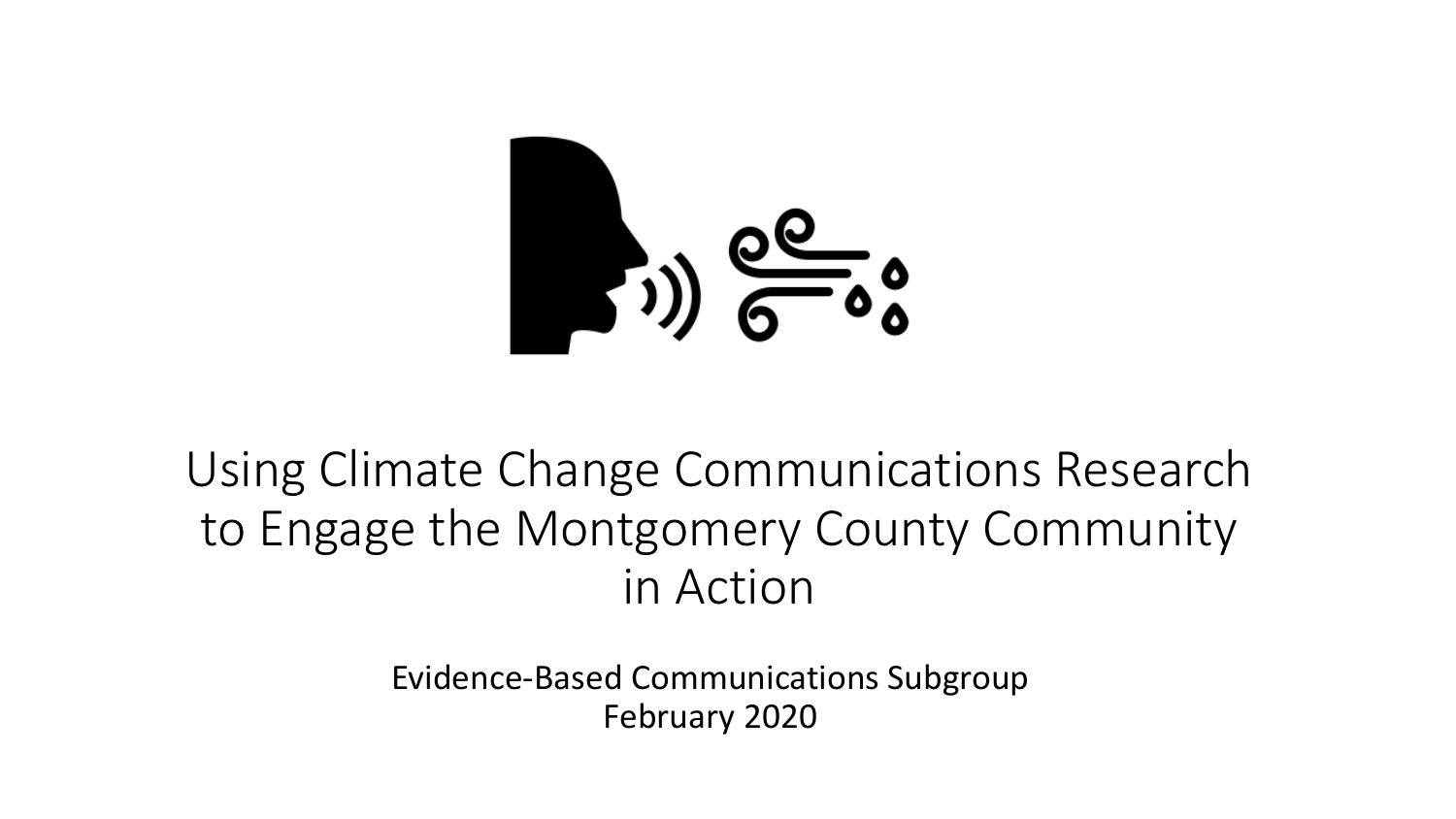What are Evidence-Based Communication Strategies?

- Based on evidence and research. This includes journal research, assessments, focus groups, surveys, etc. to better understand your audience.
- Bring a better and measurable return on investment.
- Ensure that communications investments and activities are spent on tactics and messages that deliver results.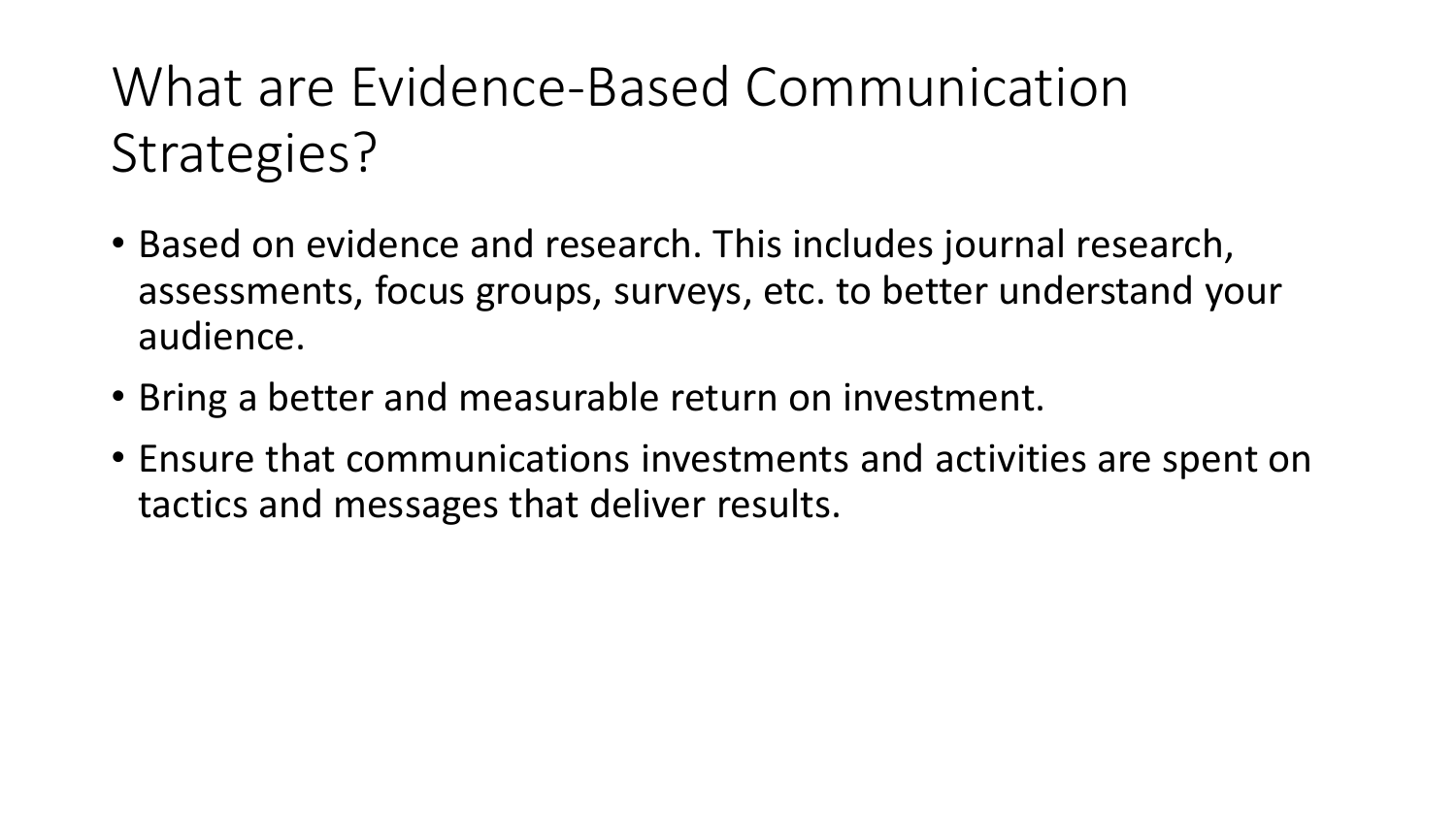Goals of the Montgomery County Climate Change Communication Workgroup

- 1. Provide the concept frame for a communications campaign aimed to increase stakeholder interest and engagement in support of urgent changes needed in Montgomery County.
- 2. Develop a process that assures ongoing community engagement and advocacy in support of urgent changes at the individual, nonprofit, business, and government levels.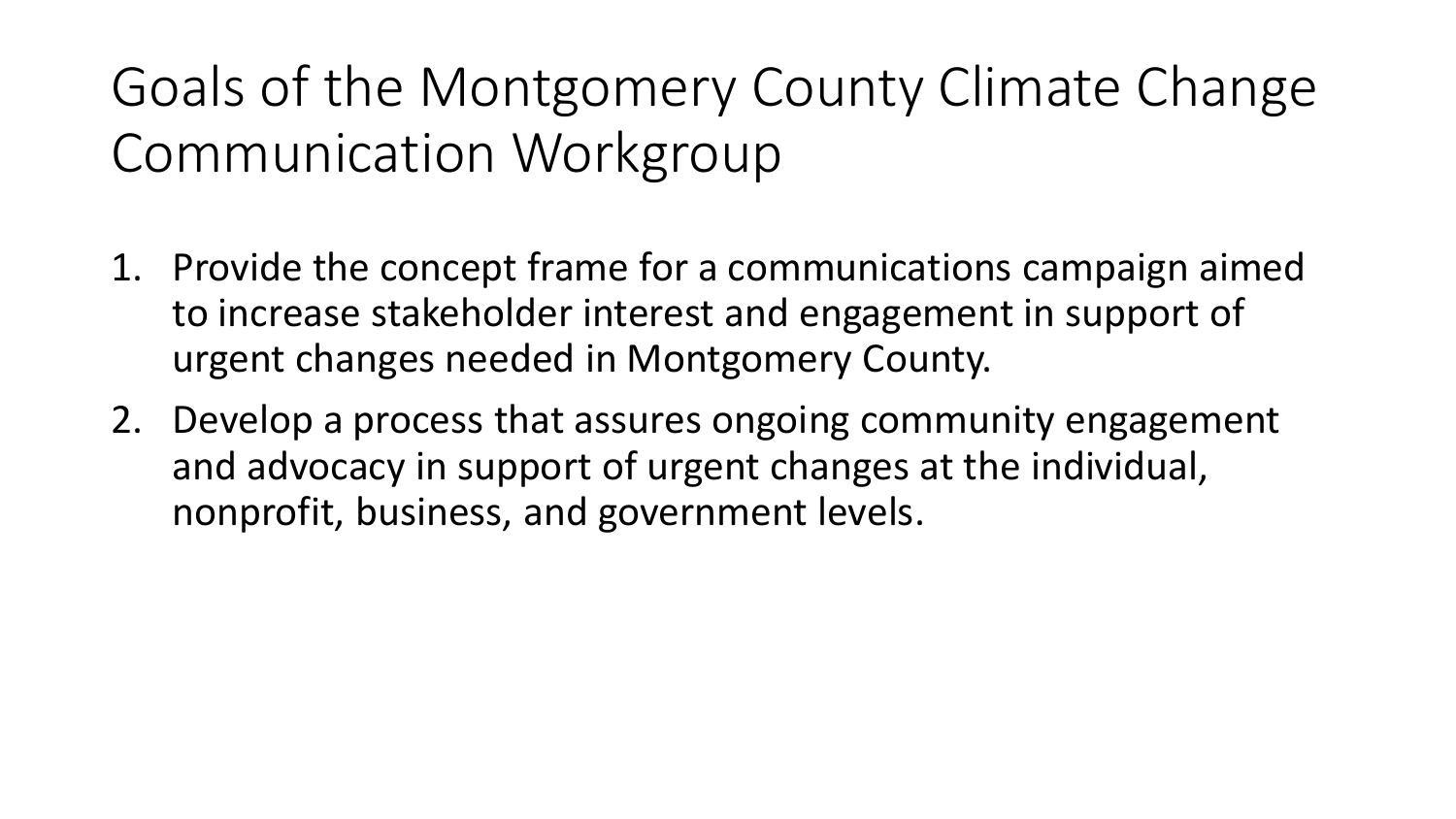## Knowledge, Belief, and Behavior Objectives for Communication Campaign

KNOW – we have a climate emergency and climate change is already harming us – without action, things will get worse. Reducing carbon will have immediate health benefits and help our environment too.

BELIEVE – personal and community actions make a difference. Montgomery County can have a big impact by leading in Maryland and the region.

ACT – learn more about climate change and existing programs, change behaviors that reduce carbon, and support policy that embraces climate action.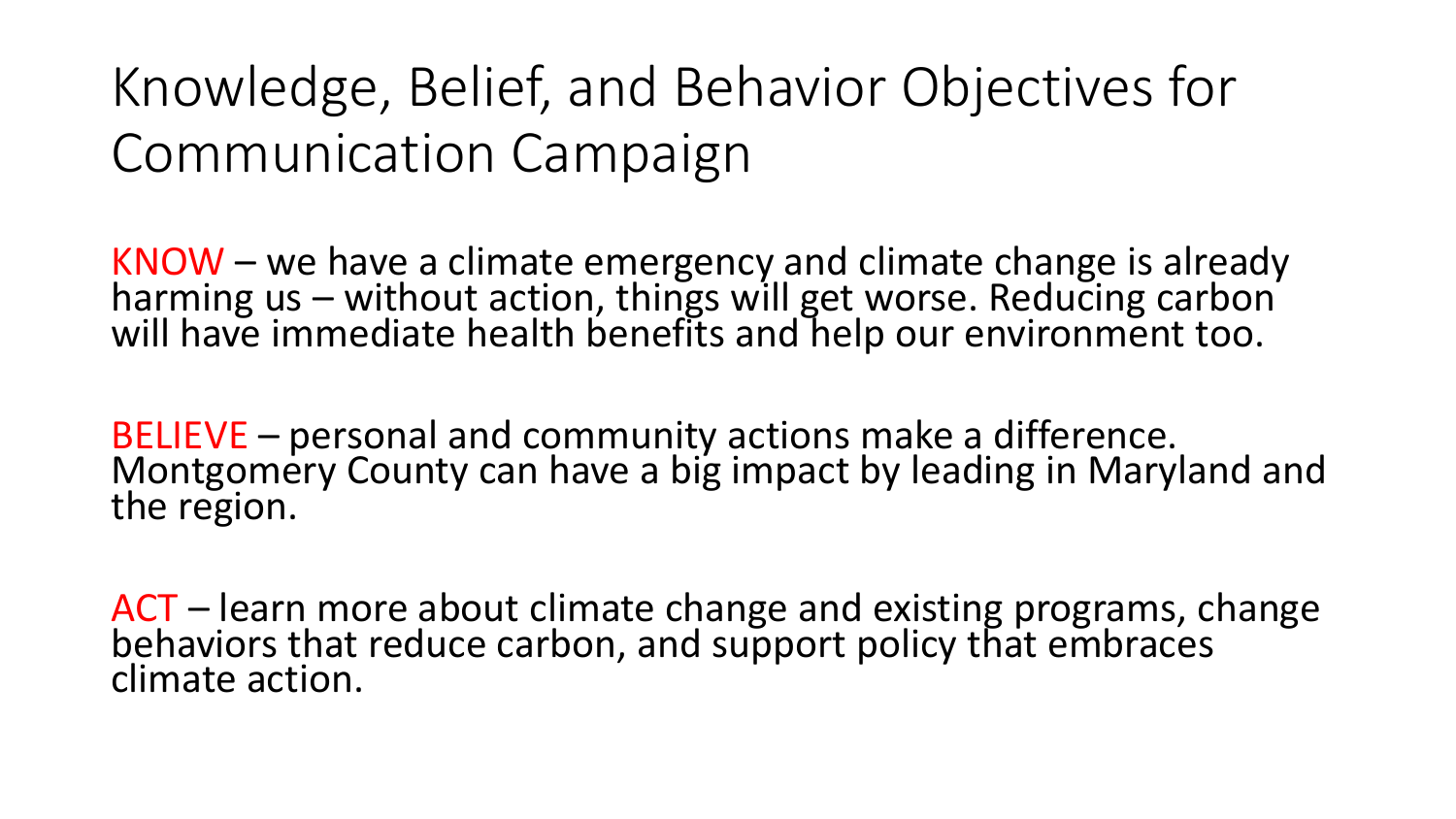# Facing a Climate Emergency: Why Montgomery County Must Act Now

- Intergovernmental Panel on Climate Change (IPCC) report notes we have until 2030 to take immediate action to reduce carbon emissions.
- In 2017, Montgomery County Council declared a climate emergency making climate action and carbon reduction a priority.
	- The County Executive has affirmed this stance in setting the 80% reduction in carbon emission by 2027 and 100% by 2035.
	- The workgroups are producing recommendations for the County Council, which will inform climate-related policy proposals in the near-term.
- Our community's health and future depend on our taking immediate and sustained action.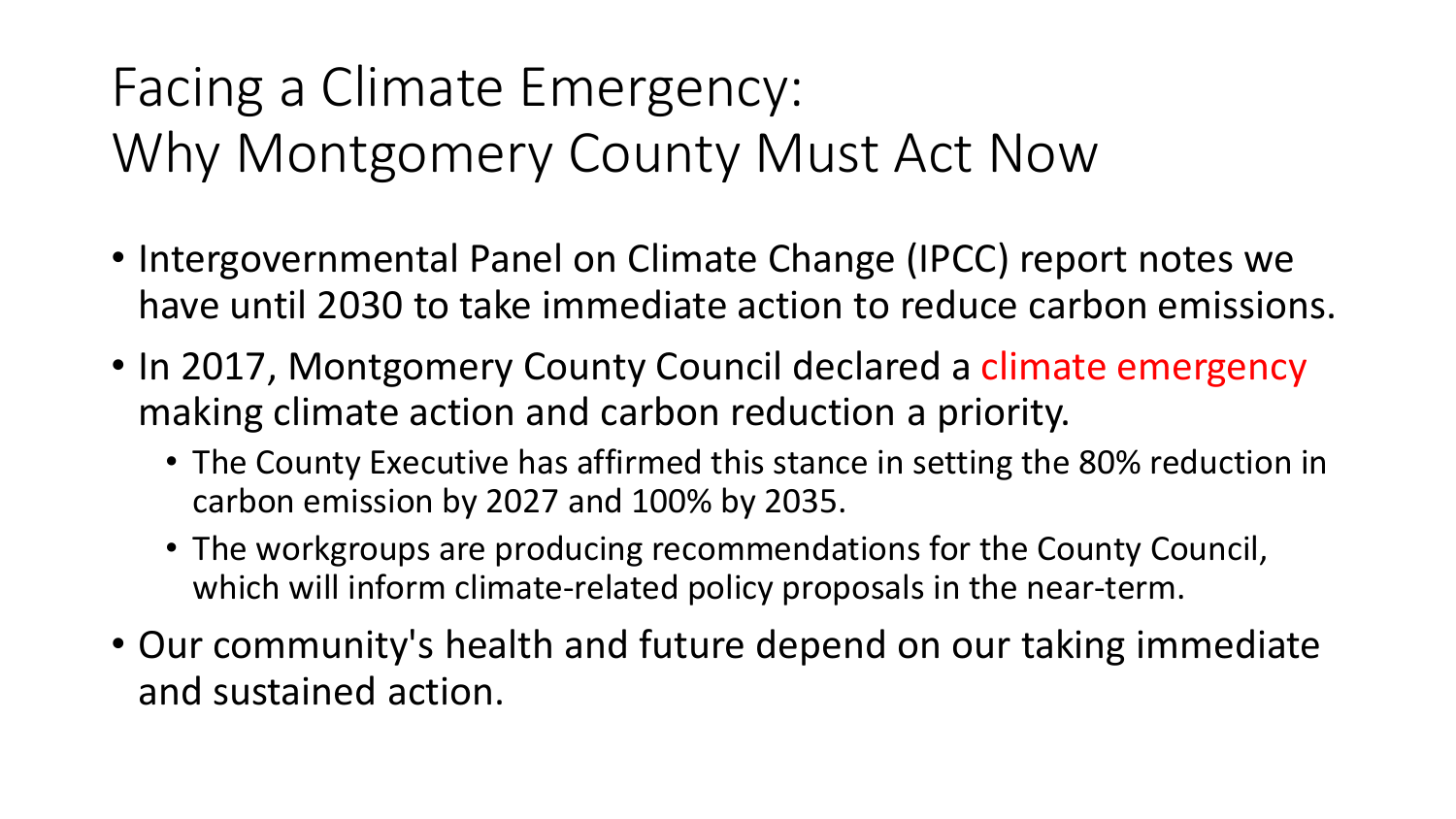### Where we are:

## Opinions of Montgomery County Residents

According to the Yale Climate opinion maps\*, specific to Montgomery County:

- 83% believe climate change is happening
- 71% believe it is caused by humans
- 74% are worried about global warming
- 68-81% believe global warming is hurting plants and animals, developing countries and will harm future generations
- However: only 51% believe it is hurting them personally

*\*Sample: American adults age 25 and older*

Many research studies indicate that people care most about:

- How climate change affects health.
- How climate will affect their children and grandchildren.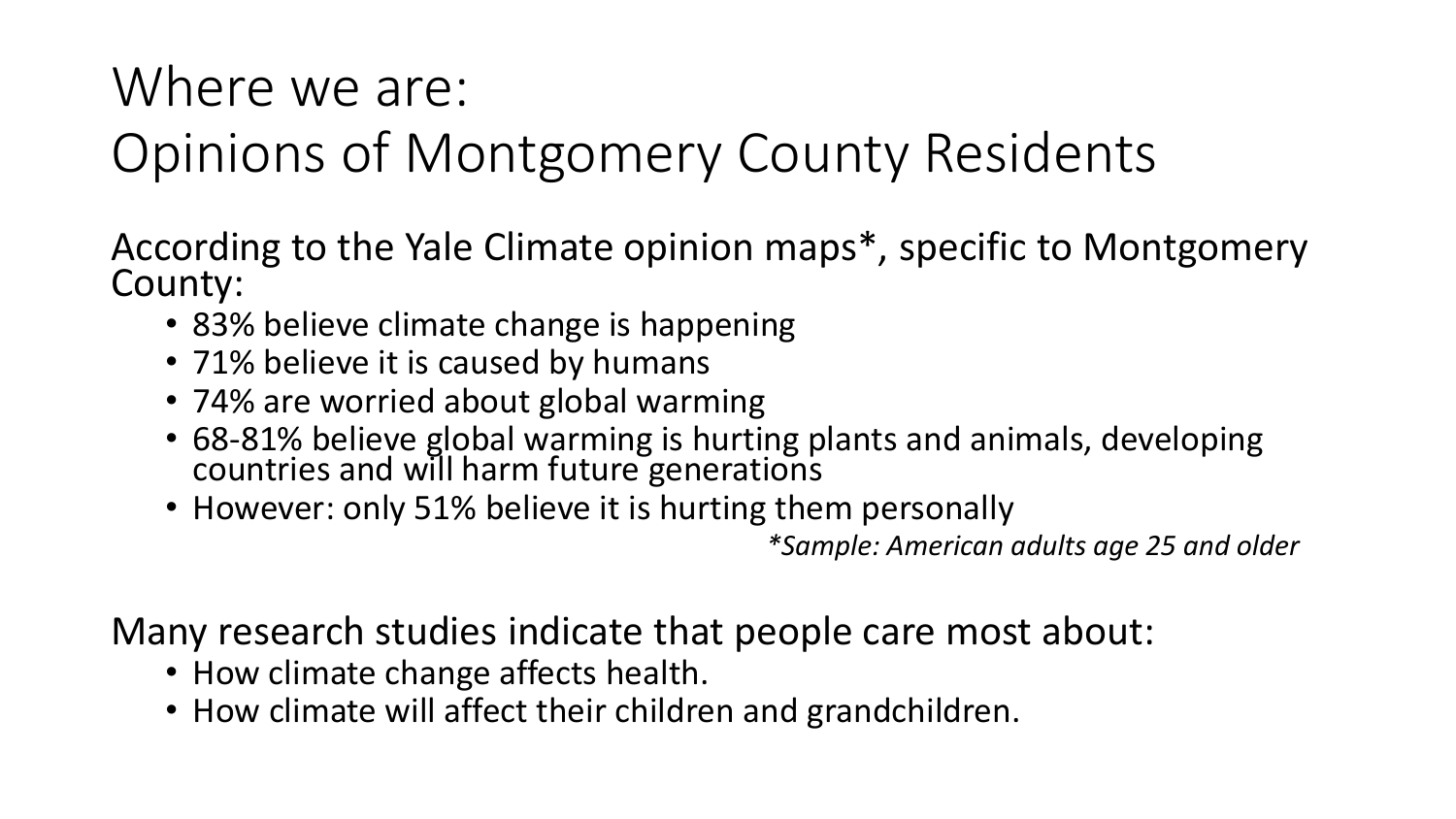### **Communication Strategy Logic Model "MoCo Carbon-Free 2030: A Healthy County for a Better Future"**

Interagency Workgroup

workgroup

• Discussion groups

• Monthly reports on climate change initiatives from EVERY agency • Inclusion of comm staff in interagency

• Direct outreach phone calls/emails

County Agencies & Staff Interagency Workgroup Message Matrix Stakeholder Engagement Strategy Website

Social Media County Official

- 
- Communications (Letters,
- Signs, Emails) Supportive stakeholders Federal and state agencies Business Community
- Faith Community Non-Profit community
- Education Community Resources

#### *Theoretical Models*

*Diffusion of Innovations Theory Theory of Reasoned Action Social Norms Stages of Change*

**County Objectives**

#### • Develop County Climate ambassadors • Convene Ambassador Meetings • Build advocacy skills (toolkits, trainings)

Communicate and Disseminate

Engage Stakeholder Leaders

- Develop pervasive and regular content: Website, factsheets, newsletters and social media, emails, letters
- Presentations
- Stakeholder presentations
- Media Outreach & Earned Media

### **Resources Activities Activities Activities Activities Objectives**

1) Strengthened internal

communications across county divisions 2) County's activities are showcased in external outreach

3) All county and stakeholder communications use evidence-based comm frames and messages

4) Climate change solutions that require and benefit most from public stakeholder engagement and support are prioritized in communications

5) County stakeholders engaged as ambassadors to promote climate action 6) Community engaged as partners in developing plans based on their needs

### **Knowledge and Belief Outcomes Knowledge**

- Reducing carbon emissions will have immediate and long-term **health benefits** for us and our county
- Stakeholders know how to access and use resources.

#### **Beliefs**

- Personal and community **actions make a difference**
- People that I know and care about support taking action on climate change.
- **Initiative will make our county a better and healthier place to live and work.**

### **Behavioral Outcomes of Comm Campaign**

- 1. County residents **successfully engaged** in achieving county's carbon reduction goals.
- 2. County residents **actively support** county's carbon reduction goals and need for resources to accomplish these goals.

Montgomery County has set goals of 80% reduction in carbon emission by 2027 and 100% reduction by 2035.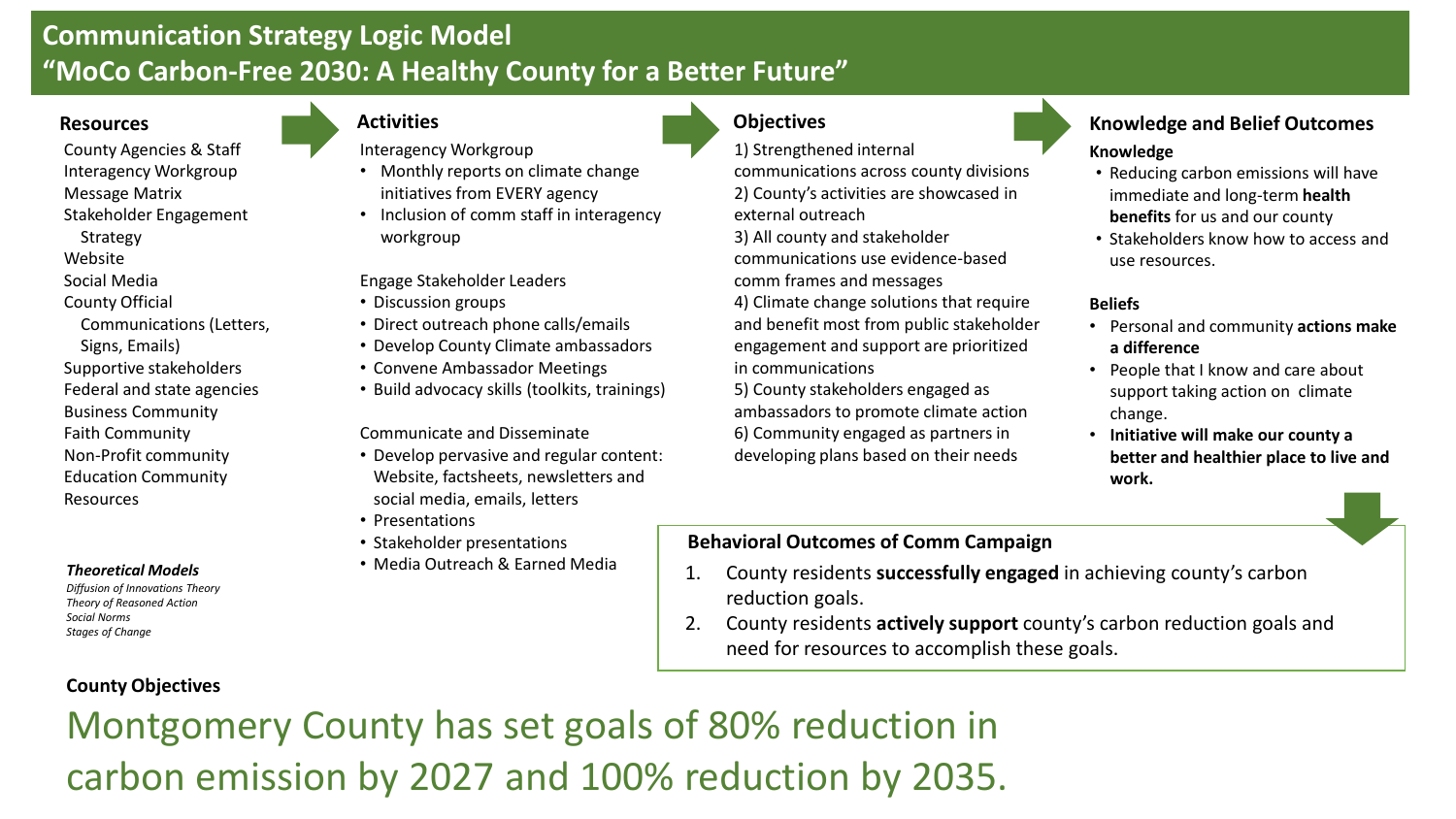### Target Audiences in MOCO

- Informed and concerned citizens (already among the worried ~60-80% citizens).
- County staff across all divisions (internal).
- Stakeholders (influencers including civic, business, education, and faith leaders who are already engaged in climate action).
- Vulnerable populations (children, older citizens, people with disabilities or other life challenges, poor and income-concerned).

The campaign focuses resource on communicating with residents that are already taking climate action, are likely to support needed behavior change, and understand that climate change is happening right now.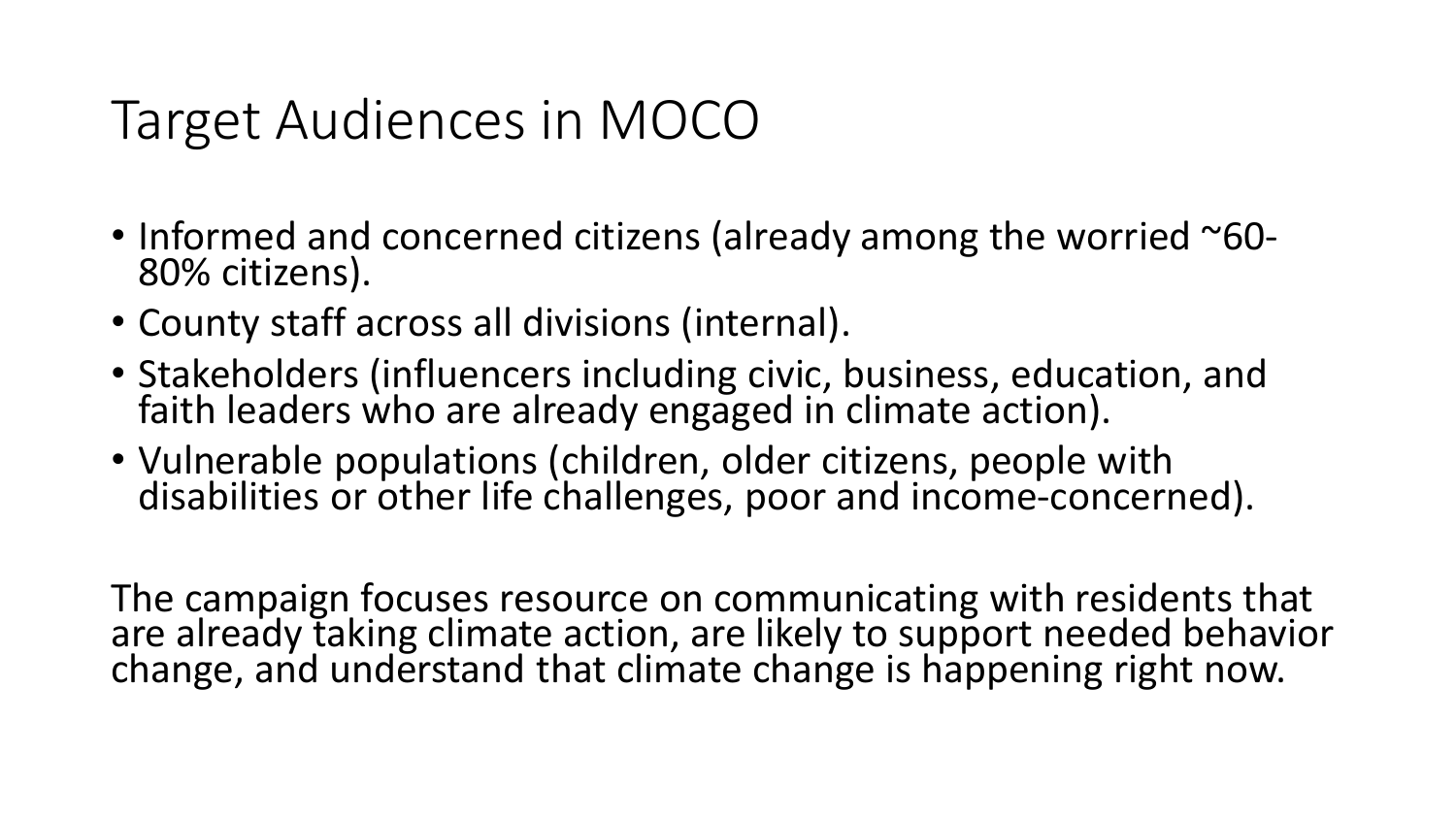# Key Influencers to Engage

- Businesses and industry associations
- Faith leaders
- Civic associations
- Schools and PTAs
- Youth and children
- Health providers and long-term care providers
- First responders (police, EMT, fire brigades)
- Nonprofit groups
- Foundations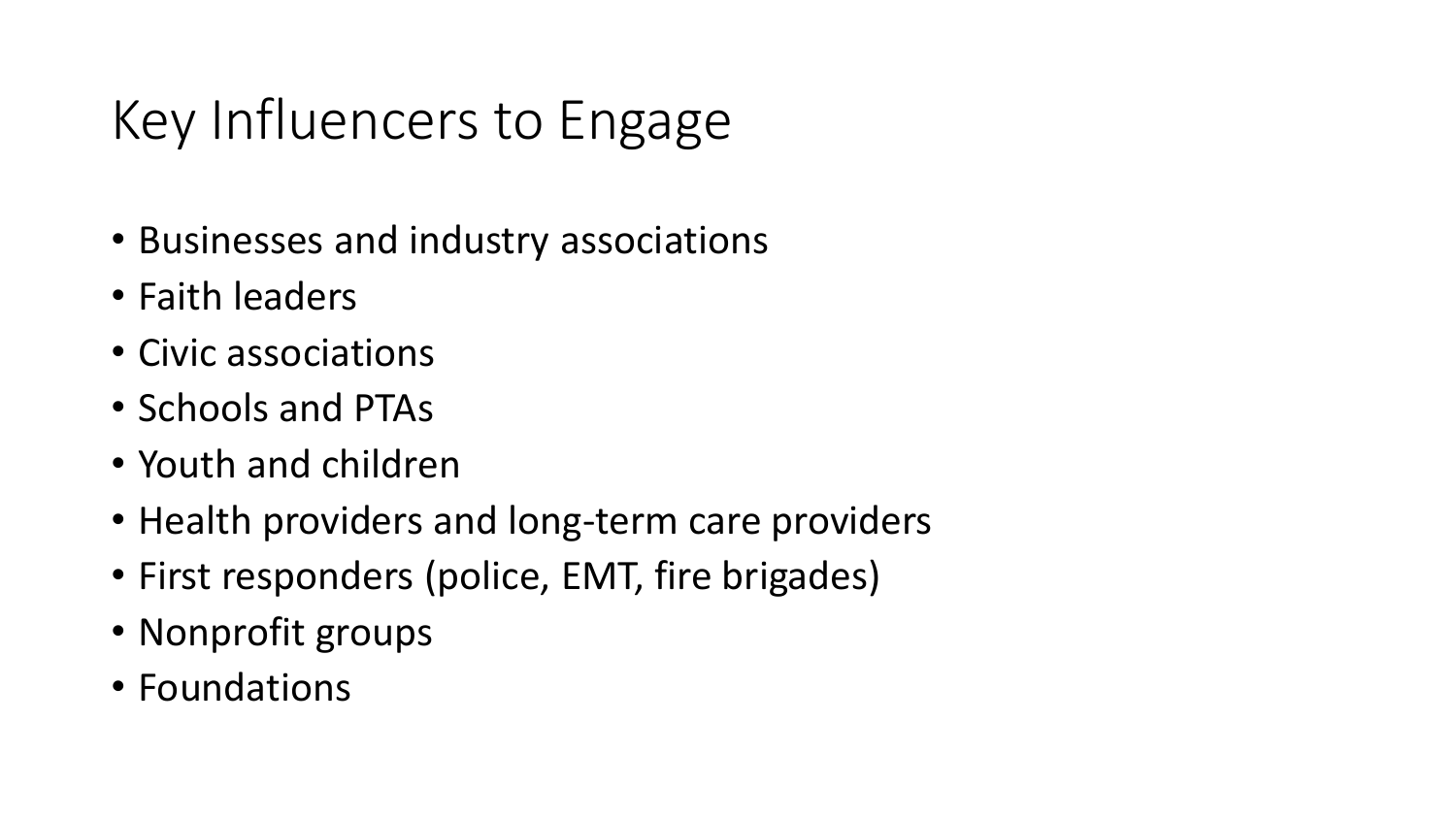### Core Health-Frame Messages



- Climate change is a health emergency. Climate change is harming the health of MoCo residents now, and, unless we respond, these harms will increase.
- Climate solutions are health solutions. Fighting climate change will improve our health immediately and protect our own and our children's health for the future.
- Your actions and support will make a difference for climate and health in MoCo.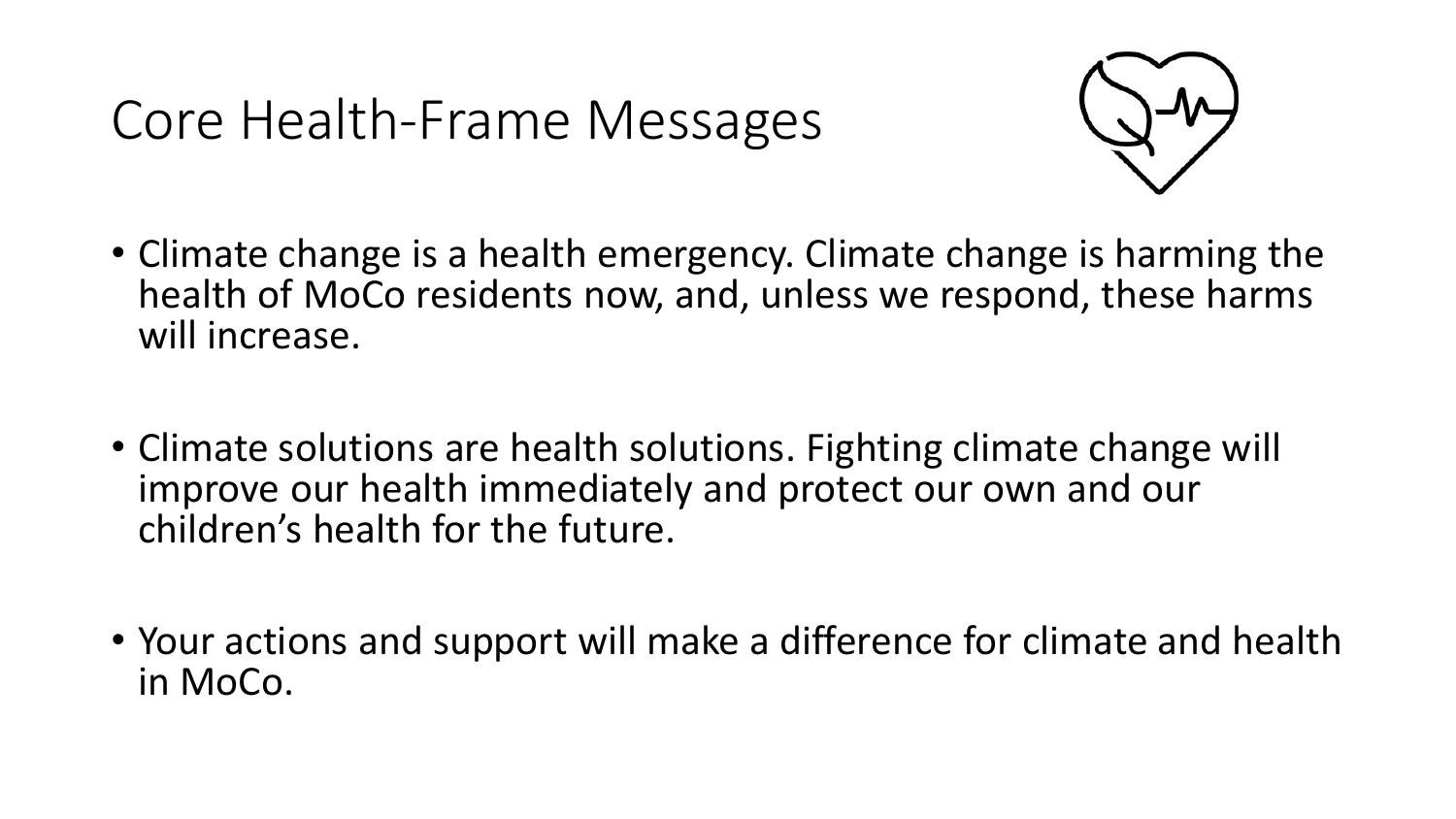### Key Recommendations



### COUNTY COMMUNICATIONS

- 1. Increase and stimulate internal Climate Action communications across divisions.
- 2. Showcase county's climate action activities via external communications.
- 3. Develop and use evidence-based climate action communication frames and messages.
- 4. Prioritize communicating climate change solutions that require and benefit most from public stakeholder engagement and support.

### COMMUNITY PARTNERSHIP

- 5. Engage and facilitate action through ongoing external stakeholder actions (meet residents where they are).
- 6. Engage community as partners and support their needs, so they will take action on a personal level and support MoCo activities.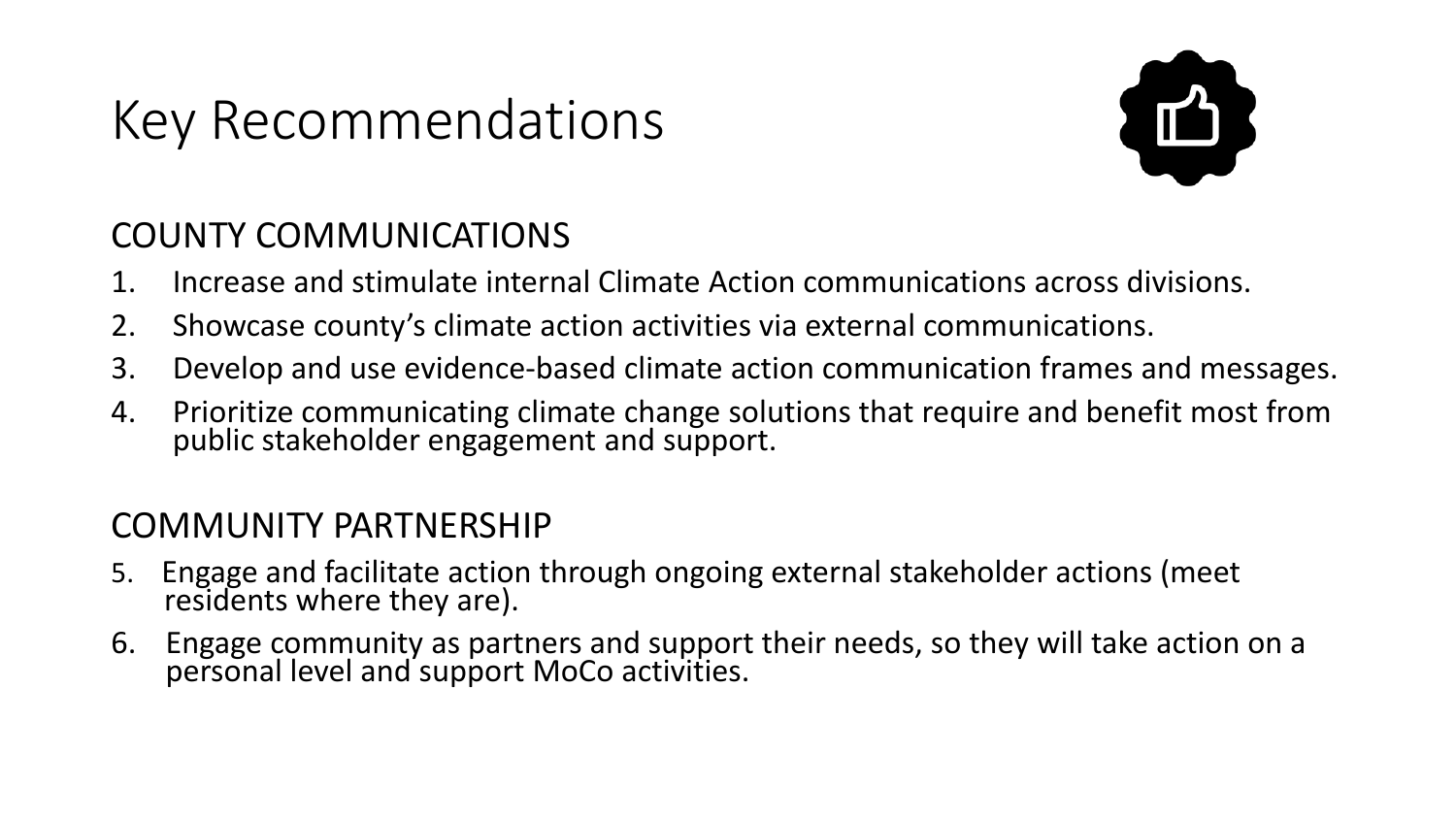## Recommendation 1: Increase and stimulate internal climate action communications across County divisions.

- 1. County should host an internal government kick off climate change meeting to elevate the issue and demonstrate it's a county government priority that all agencies should support.
	- a. ALL divisions should participate. <https://montgomerycountymd.gov/government/orgchart.html>
- 2. County should integrate climate change messages throughout the government to change internal behaviors and decisions.
- 3. Any legislation from county council should align and prioritize the work of the workgroups.
- 4. Establish an interagency climate change group with leadership from each division and comm leads; meet quarterly.
	- a. Emphasize communication methods with this group.
	- b. Each division share activities and communication strategies.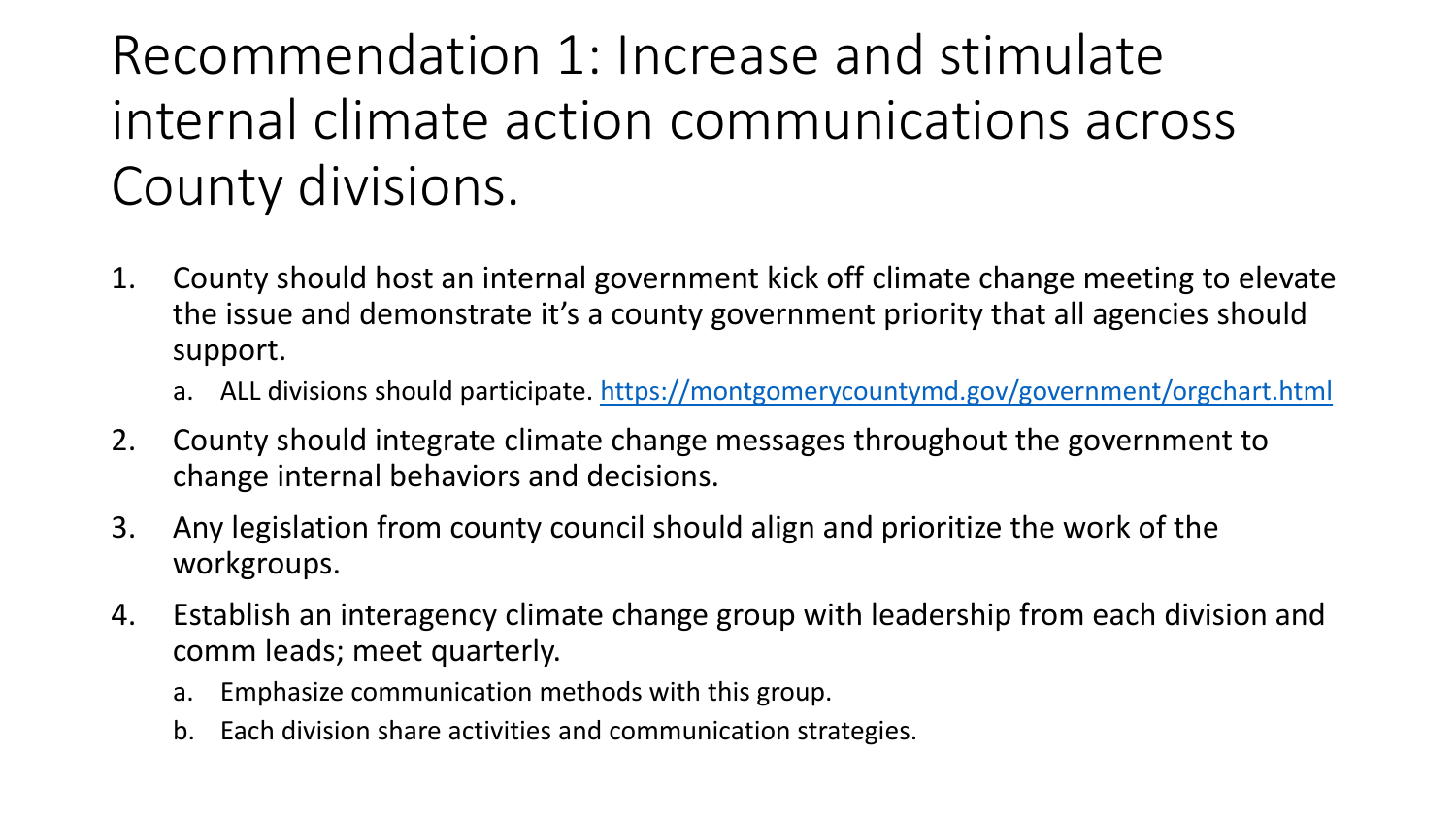## Recommendation 2: Showcase county's climate action activities and commitment via external communications

- 1. County should institutionalize a steady drumbeat of outreach from EVERY division.
- 2. Communicate county's progress in implementing climate action recommendations (Data & Results).
- 3. Integrate climate change messages into county outreach.
	- a. Bottom of traffic tickets: "Did you know slowing down by 5 miles an hour …"
	- b. On buses: "Taking public transit rather than driving alone in your car reduces carbon…"
- 4. Include climate change connection messages when there are emergency events.
	- a. When emergency happens (flooding, storms); issue news release to show the climate change connection is communicated and highlight urgency of action.
- 5. As county implements emission reducing activities, publicize examples for community. Examples:
	- a. Improving building insulation.
	- b. Eliminating plastic water bottles at events.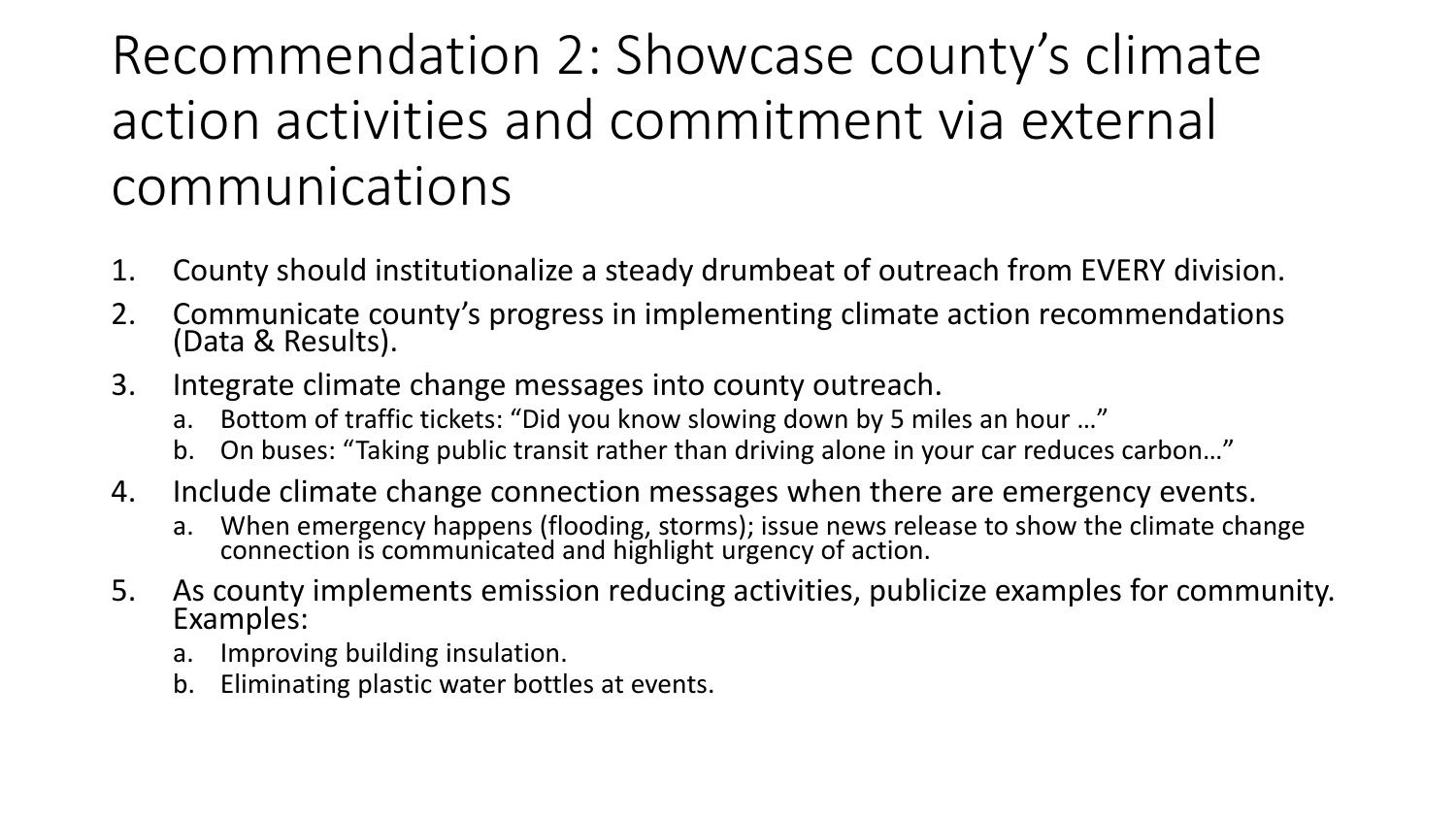# Recommendation 3: Develop and Use Evidencebased Communication Messages

- 1. Based on communication theory and effective practices, create a communication message box of core messages that should be shared in ALL external communications.
- 2. Create Communication Process flow (slide 19). The process flow will help to determine which recommendations will be highlighted in the campaign and determine:
	- a. Is internal (government) or external (community)?
	- b. Will have immediate and measurable impact (only support and promote activities with immediate carbon reduction impacts)?
	- c. Are there impacts and accounts for disadvantaged and vulnerable populations and provides equitable approaches?
- 3. Core Messages include: Health, Local, Urgency, Legacy, and Economics. "Your health and our community will benefit from these changes!"
- 4. Establish additional core messages relevant to each County division.
- 5. Provide regular trainings on communications research and behavior change related to climate change for government communications officers.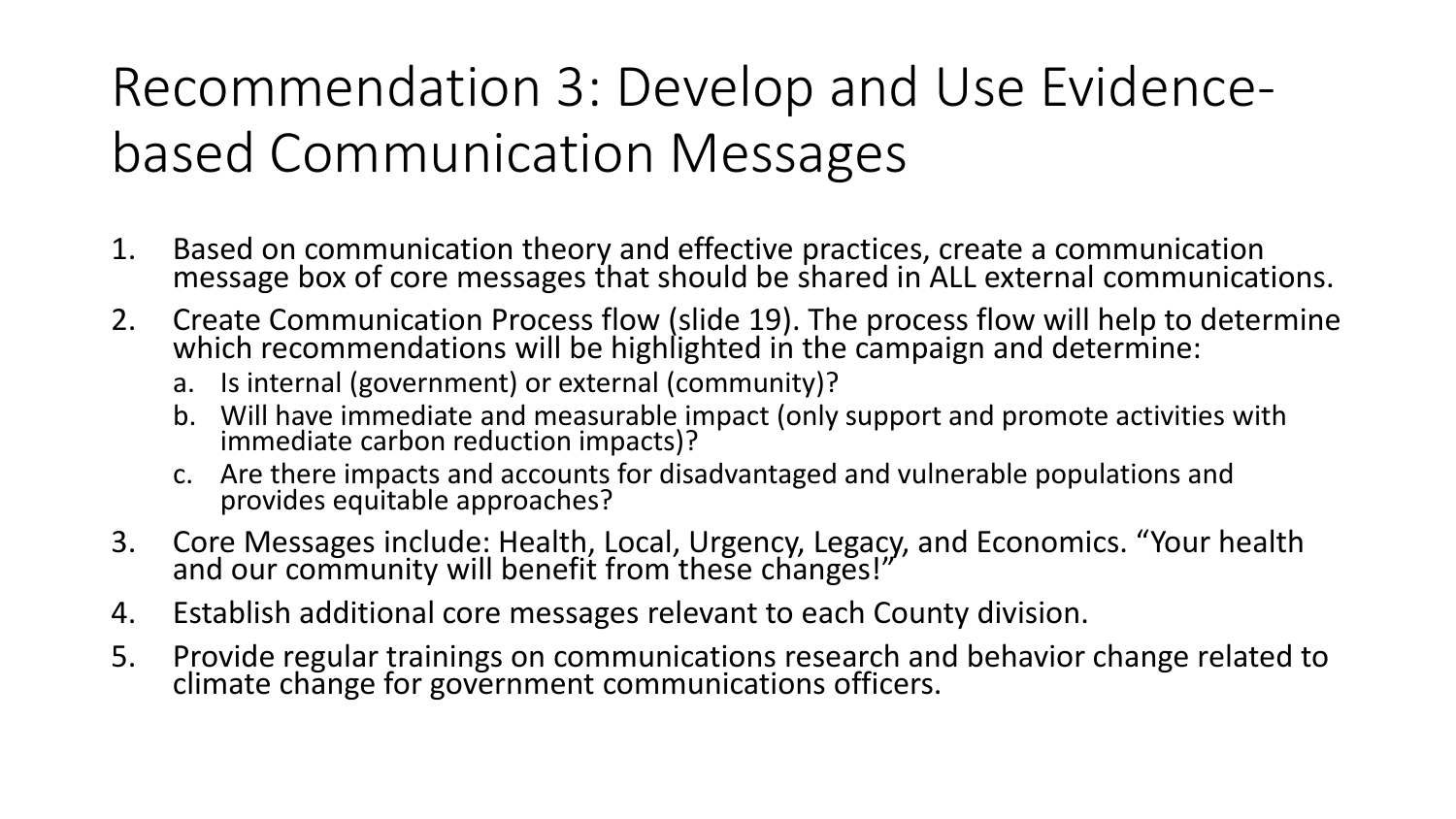Recommendation 4: Prioritize communicating climate change solutions that require and benefit most from public stakeholder engagement and support.

- 1. Prioritize what benefits most from public engagement (using resources wisely).
- 2. Use the process flow to determine what actions are promoted in the campaign.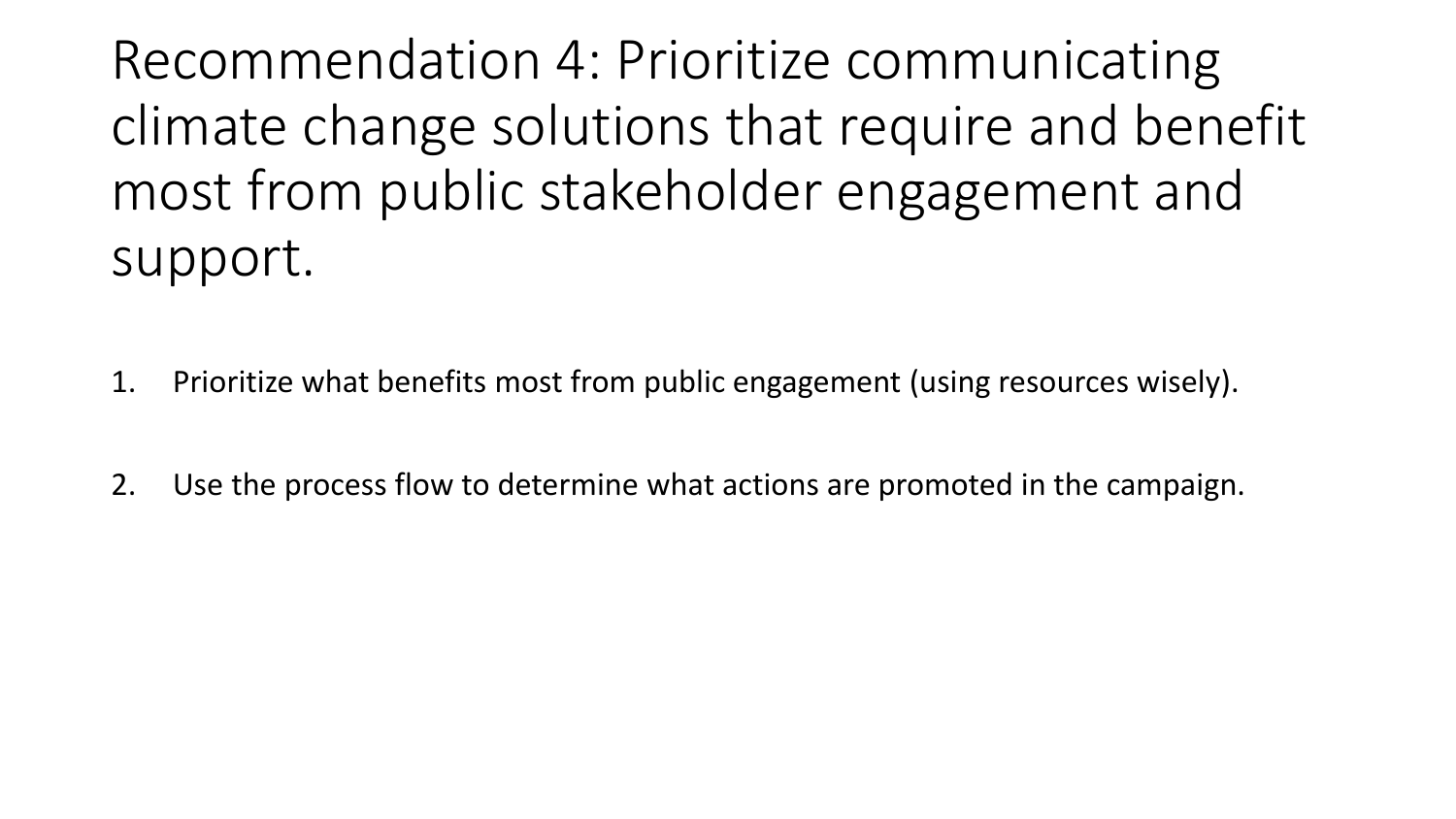Recommendation 5: Engage and facilitate action through ongoing external stakeholder actions (meet residents where they are)

- 1. Implement broad public relations campaign to encourage stakeholder engagement that supports broader and more significant urgent county changes.
- 2. Form a standing Climate Change Communication Commission or Committee of Climate Change Ambassadors from the community.
	- a. Create an ambassador model (e.g., trusted messengers) to encourage engagement and behavior changes. Peer-to-peer sharing leads to behavior change.
	- b. Provide compelling and useful tools (e.g., campaign like Green Initiative (GI) or "Healthy Green Community" that would brand everything together).
		- i. Create behavior checklist.
		- ii. Give A Shift YouTube: [https://www.youtube.com/channel/UCV3GlZazdyO8SlKgDbF5H1Q](https://www.youtube.com/channel/UCV3GlZazdyO8SlKgDbF5H1Q?view_as=subscriber)
	- c. Include community leaders, ambassadors, and other public figures in outreach efforts.
	- d. Use humor when and where possible.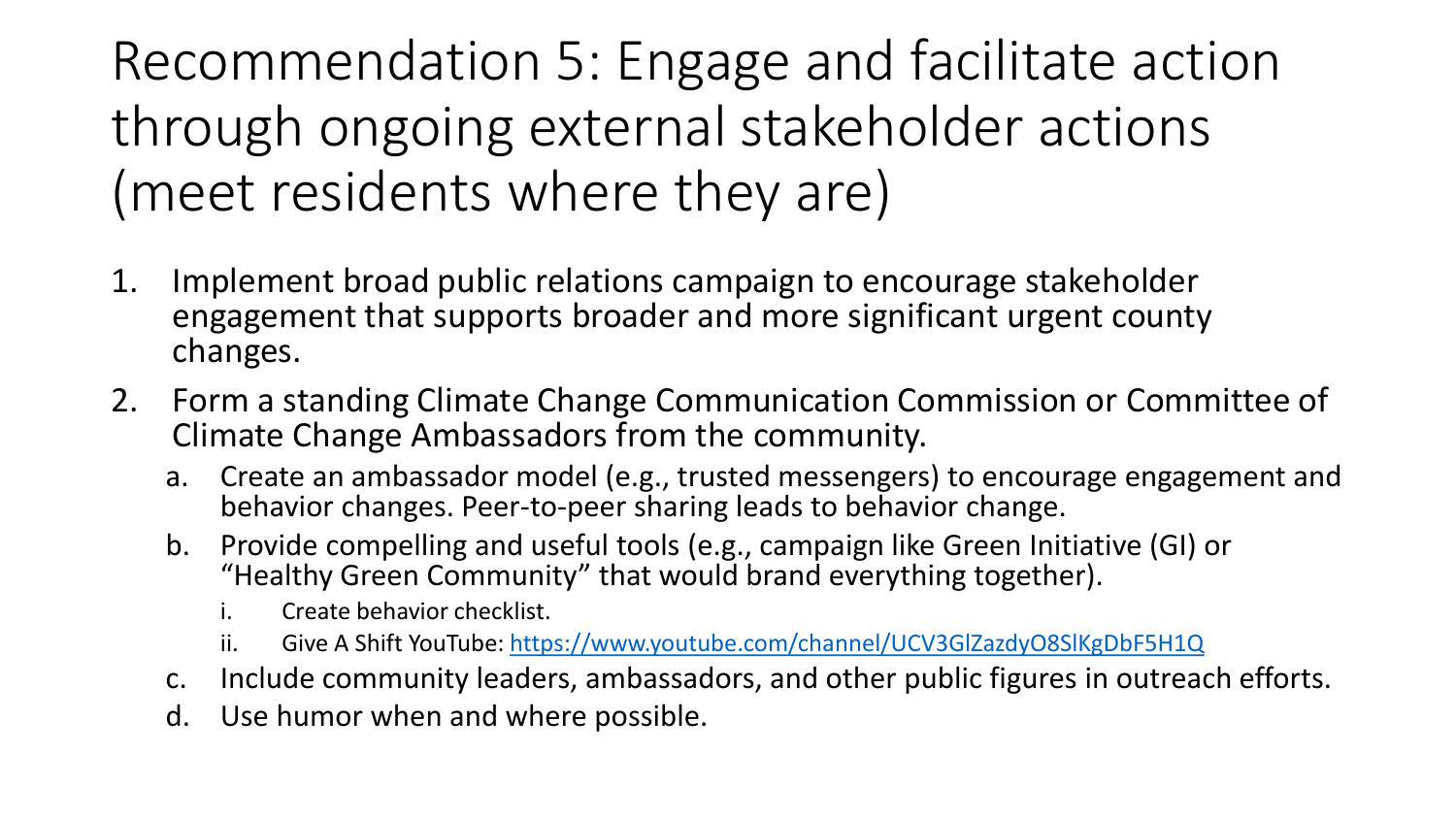# Recommendation 5: Engage and facilitate action through external stakeholder activities. (continued)

- 3. Develop and implement business outreach strategy.
	- Good for business
	- County "green seal of approval" stickers
- 4. Develop and implement strategies for various stakeholder groups.
	- Health
	- Education
	- Civic Groups
	- Faith-based
	- … and more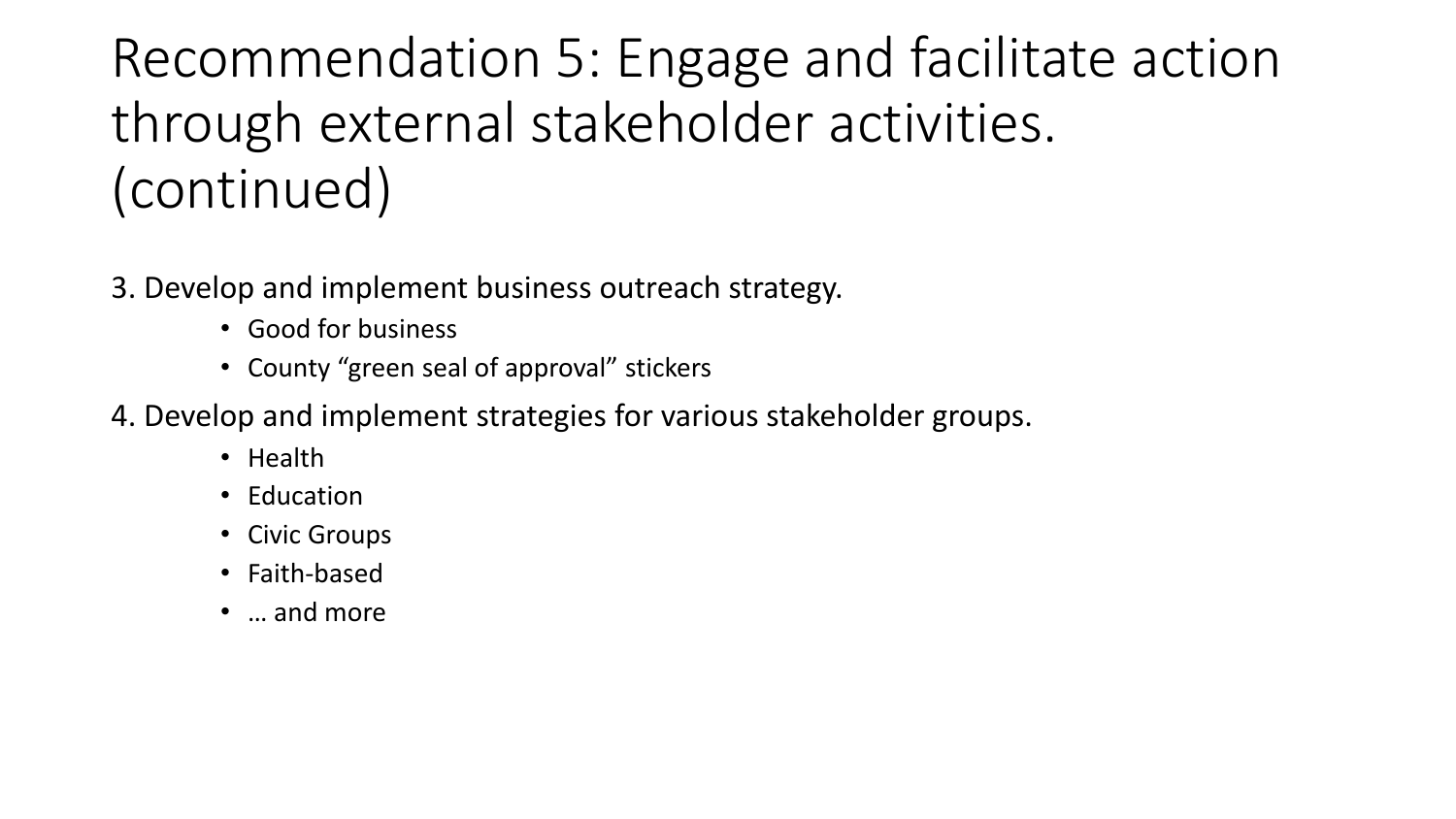Recommendation 6: Engage community as partners and support their needs so they will take action on a personal level and support MoCo activities.

- 1. Make the community feel seen, heard, and valued by placing humans and human needs at the center of the communication work.
- 2. Move away from extracting information from people to inform the plan and bring people in as partners so they contribute to and are a part of the plan.
- 3. "Implementation partners" could be youth (receiving SSL hours or college credit for their work), faith communities (receiving small grant), etc. – some "compensation" that shows value for time and commitment.
- 4. What do you need? … and what climate action will help address that need. (focus on listening rather than telling so that people can see themselves in it).
- 5. Use the volunteer ambassadors to facilitate the dialogue in neighborhoods.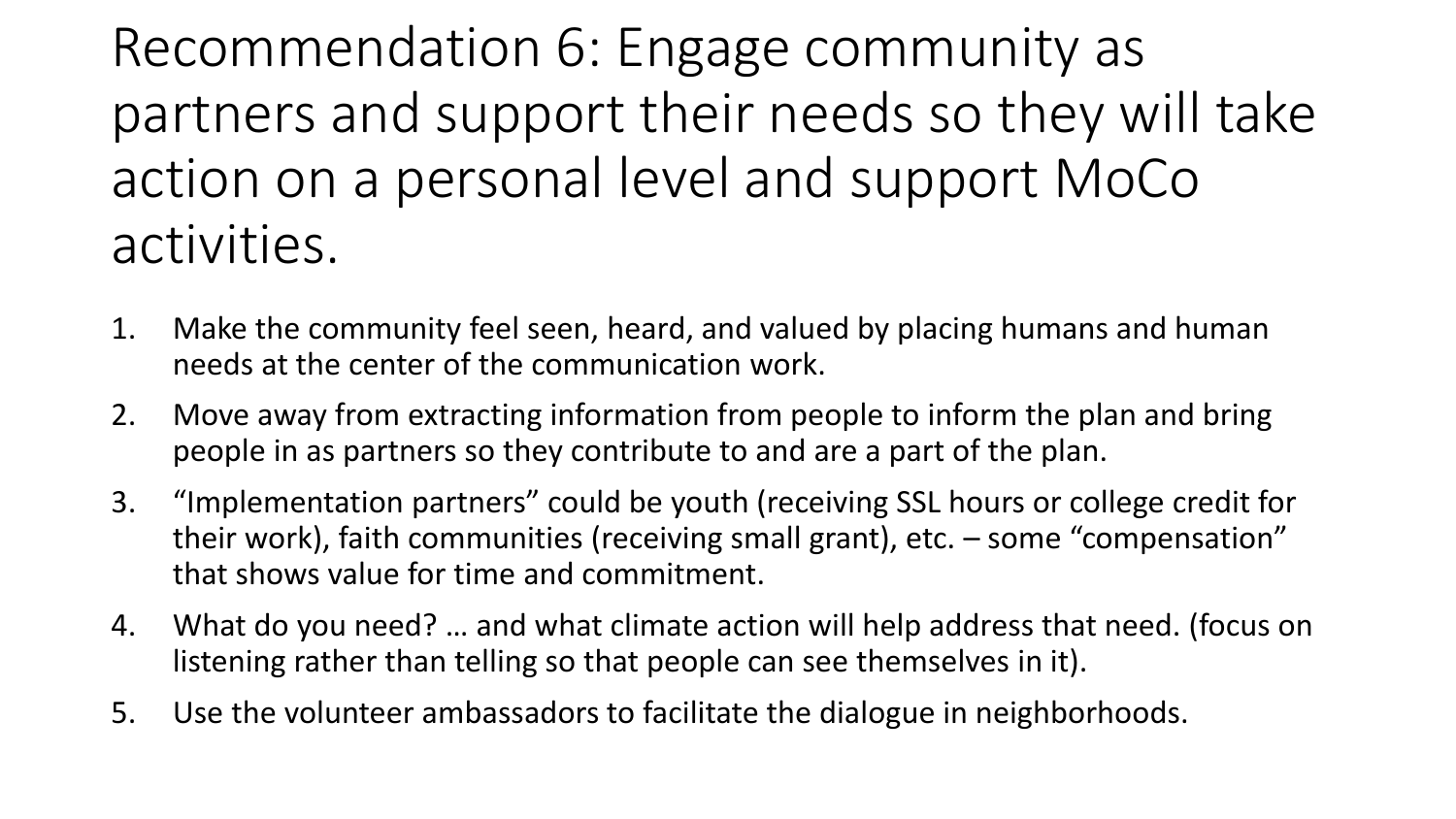#### **Evidence-Based Communications**

#### Process Flow to Determine Recommendations to Include in Outreach Campaign

Process Flow for Determining Which Activities Are Communicated in **Outreach** Campaign

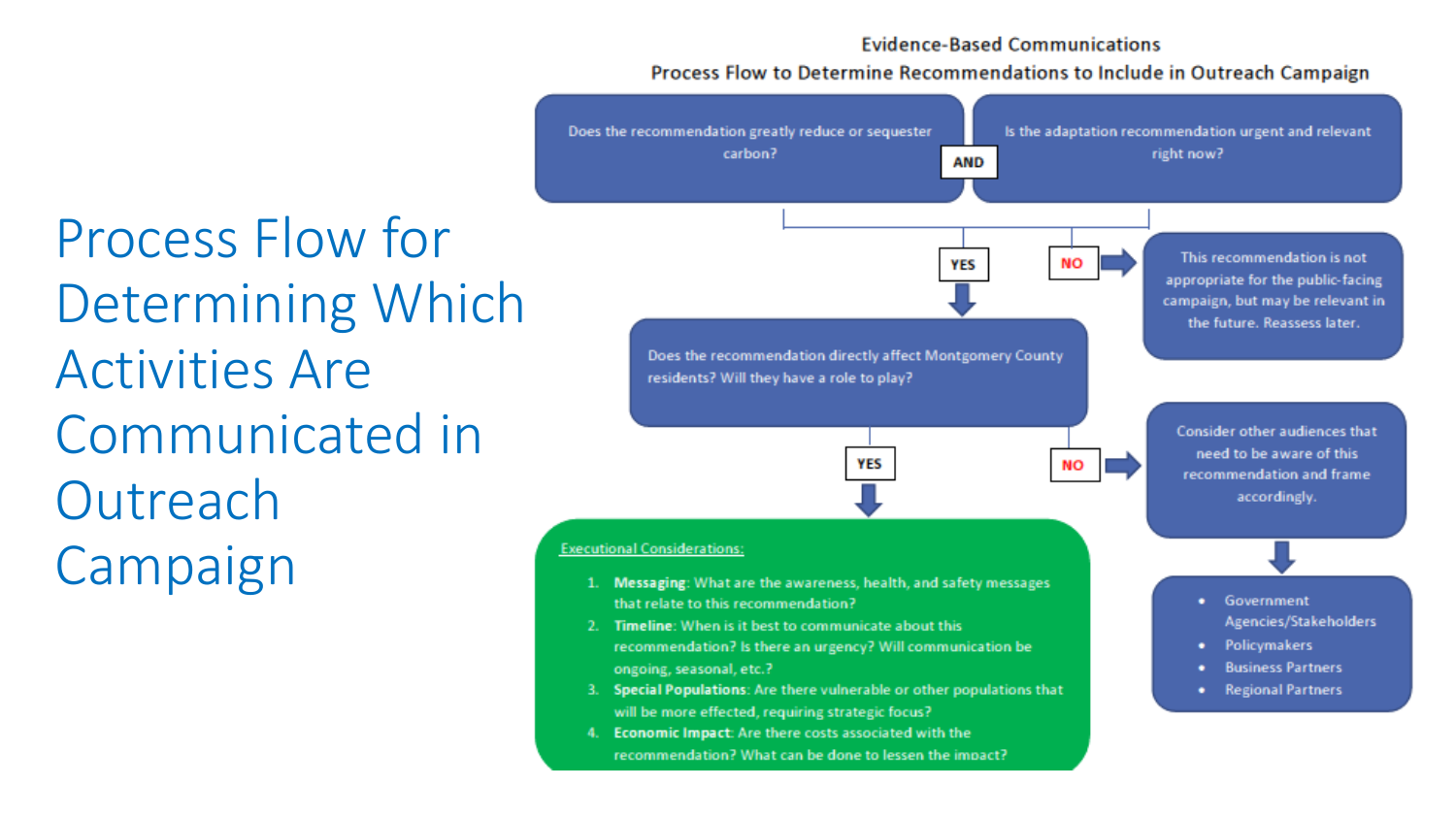# Creating Effective and Persuasive Messages



- Focus on audience benefits (and needs) tell real stories about real people.
- When using fear, provide solutions and trusted sources.
- Use messages that are impactful, concrete, and personal.
- Make messages easy to remember.
- Include fun and humor, when possible.
- Aim for the big idea and make norms visible.
- Do not reinforce the frame that you are trying to move away from.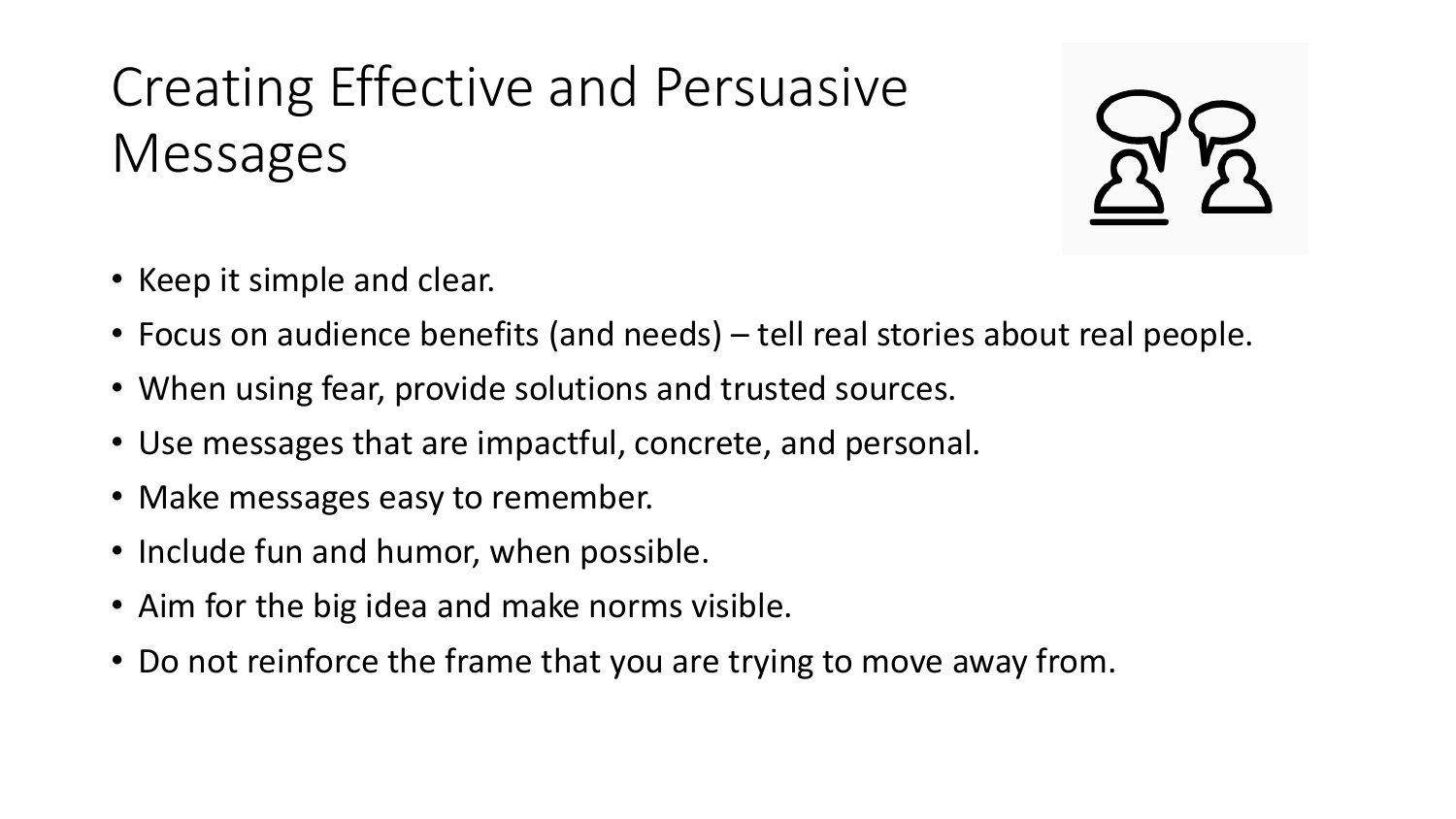Possible Campaign Brand and Tag Lines



BRAND RECOMMENDATION: MoCo Carbon-Free 2030

TAG LINES (based on top two concerns – health and fate of kids/grandkids):

- "Protecting our health and future."
- "Healthy county, healthy planet."
- "Your lungs and your children will thank you."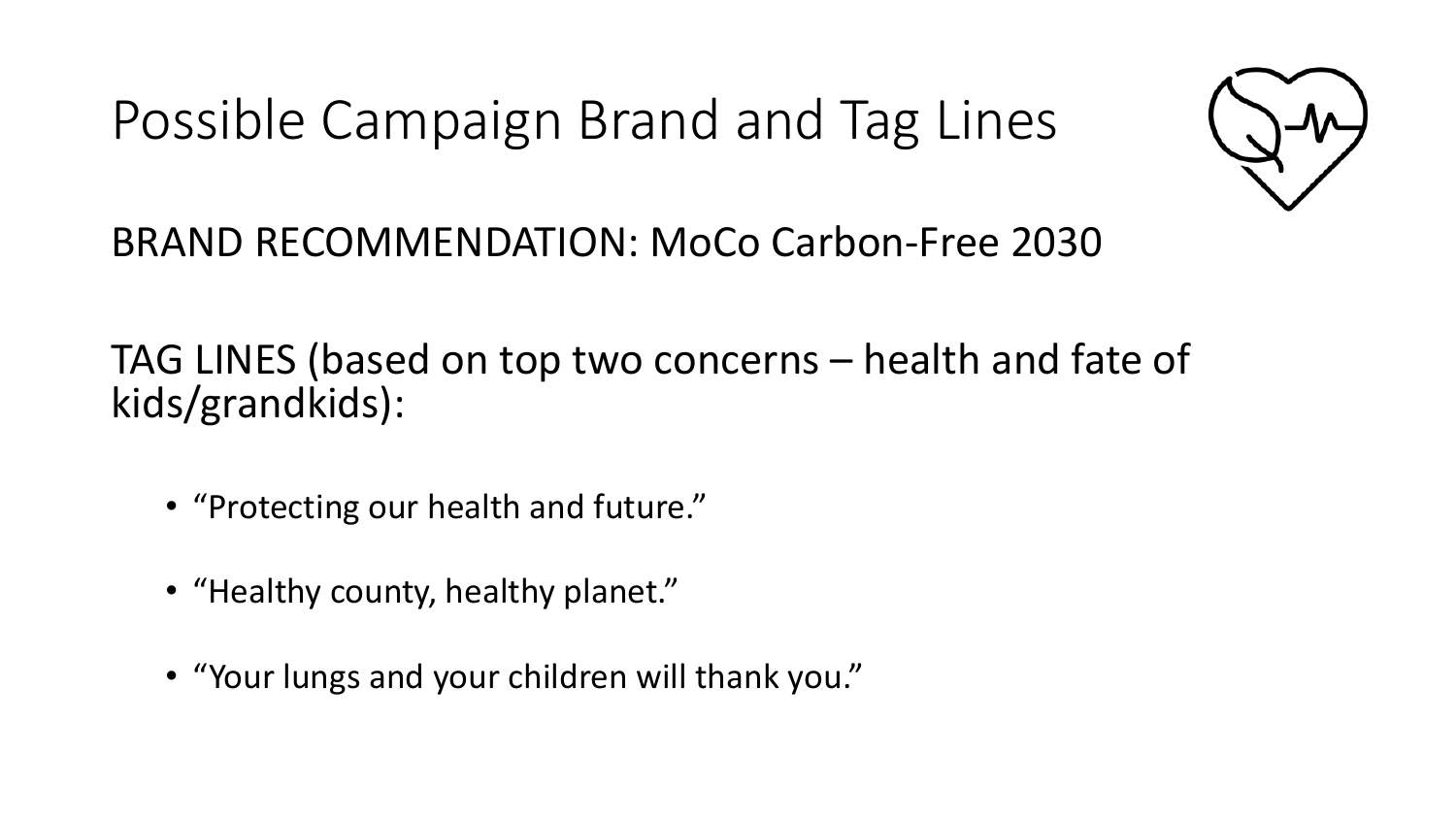## Example: Improving Heat Extreme Awareness and Planting Trees



### **Core Message: Climate change is a health emergency in MoCo.**

Extreme heat events are becoming more frequent in MoCo and threaten all residents with heat stroke and other heat-related illnesses. Most vulnerable are student athletes, outdoor workers, the very old, and very young and those living in homes and communities with greater exposure to heat extremes. Trees provide the canopy of shade that keeps us cool in the heat of the summer.

### **Core Message: Climate solutions are health solutions.**

Planting trees will reduce carbon pollution and provide protection against extreme heat.

### **Core Message: Your actions and support will make a difference for climate and health in MoCo.**

Take action against extreme heat that will protect you and your family members. Supporting tree planting in MoCo will improve your health and the health of all MoCo residents. Learn more here [web site or other resource.]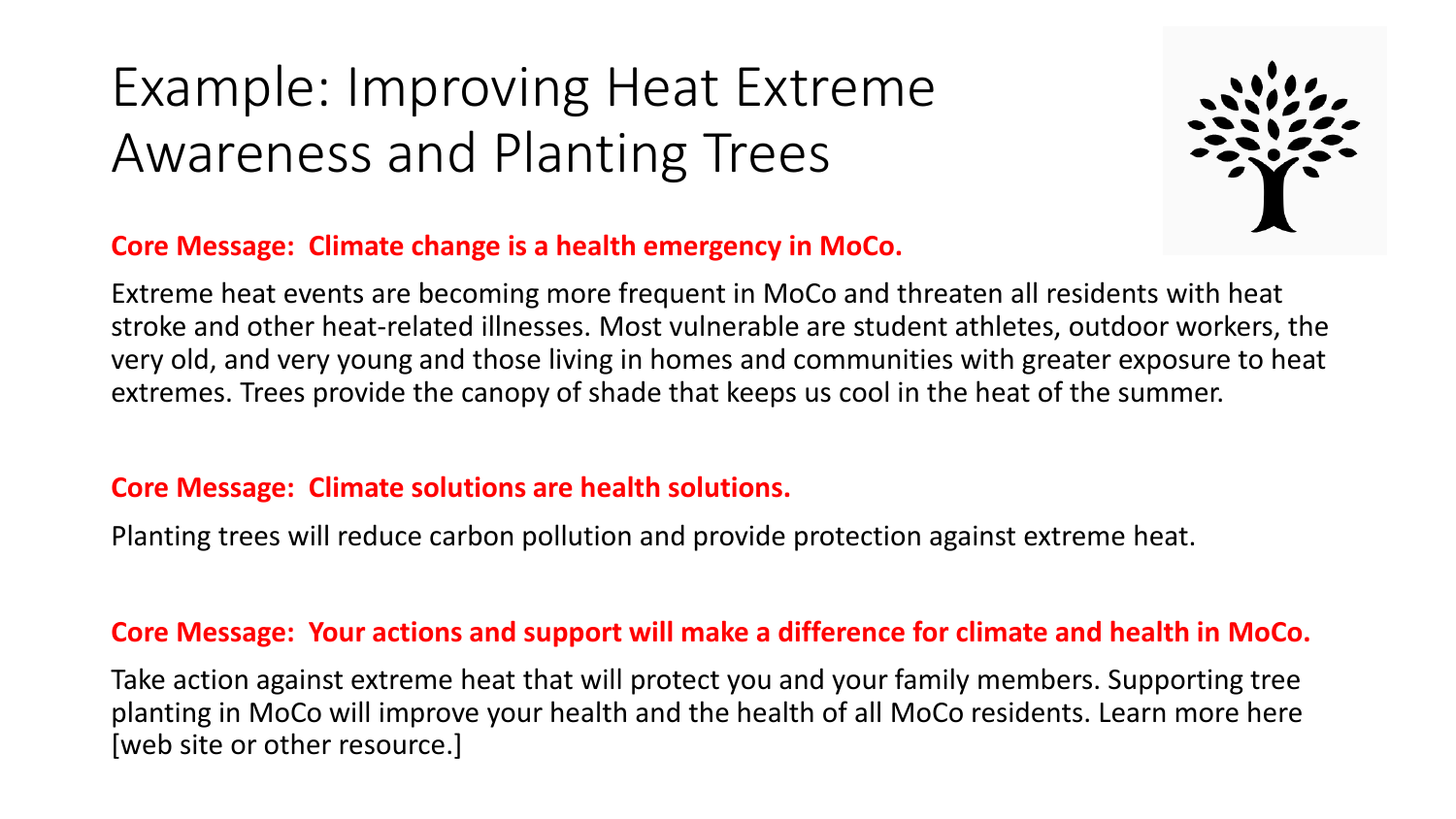### Example: Greening the Grid



### **Core Message: Climate change is a health emergency in MoCo.**

Climate change reduces air quality because heat increases smog, wildfires and pollen production. All MoCo residents are harmed by air pollution, but people with respiratory conditions such as asthma or chronic lung disease are most vulnerable.

### **Core Message: Climate solutions are health solutions.**

Switching from gas to hybrid or electric engines and getting around by walking, bicycling, and using public transit will help fight climate change and immediately reduce air pollution in MoCo. Shifting your transportation habits this way also reduces the risk of injuries and health concerns like obesity, cardiovascular disease, diabetes, and osteoporosis.

### **Core Message: Your actions and support will make a difference for climate and health in MoCo.**

You can reduce air pollution by driving an electric car and walking, bicycling, and using public transit whenever possible. Learn more about the difference "greening our grid" will make for MoCo here [web site or other resource.]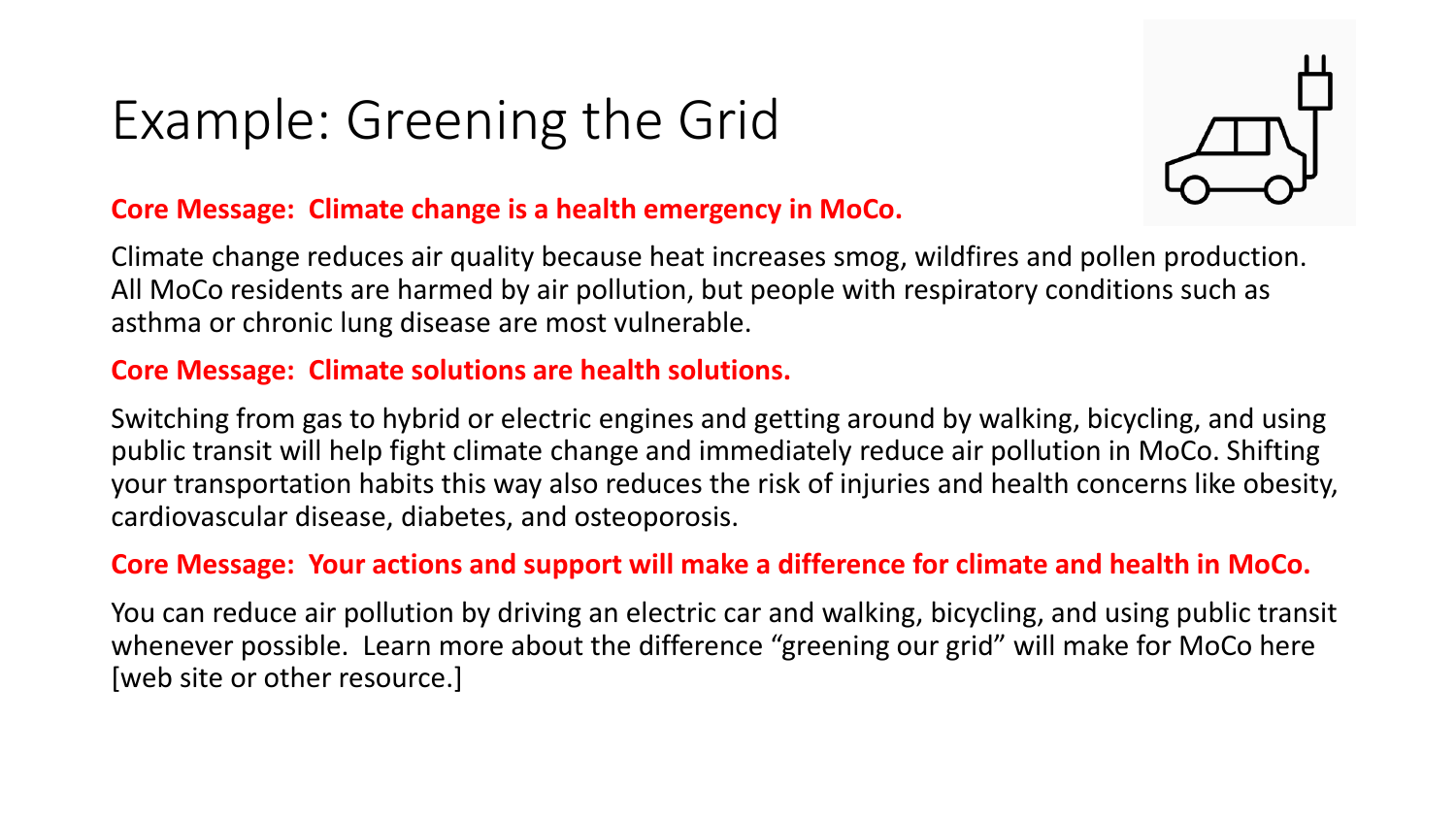## Communication Development and Improvement Process